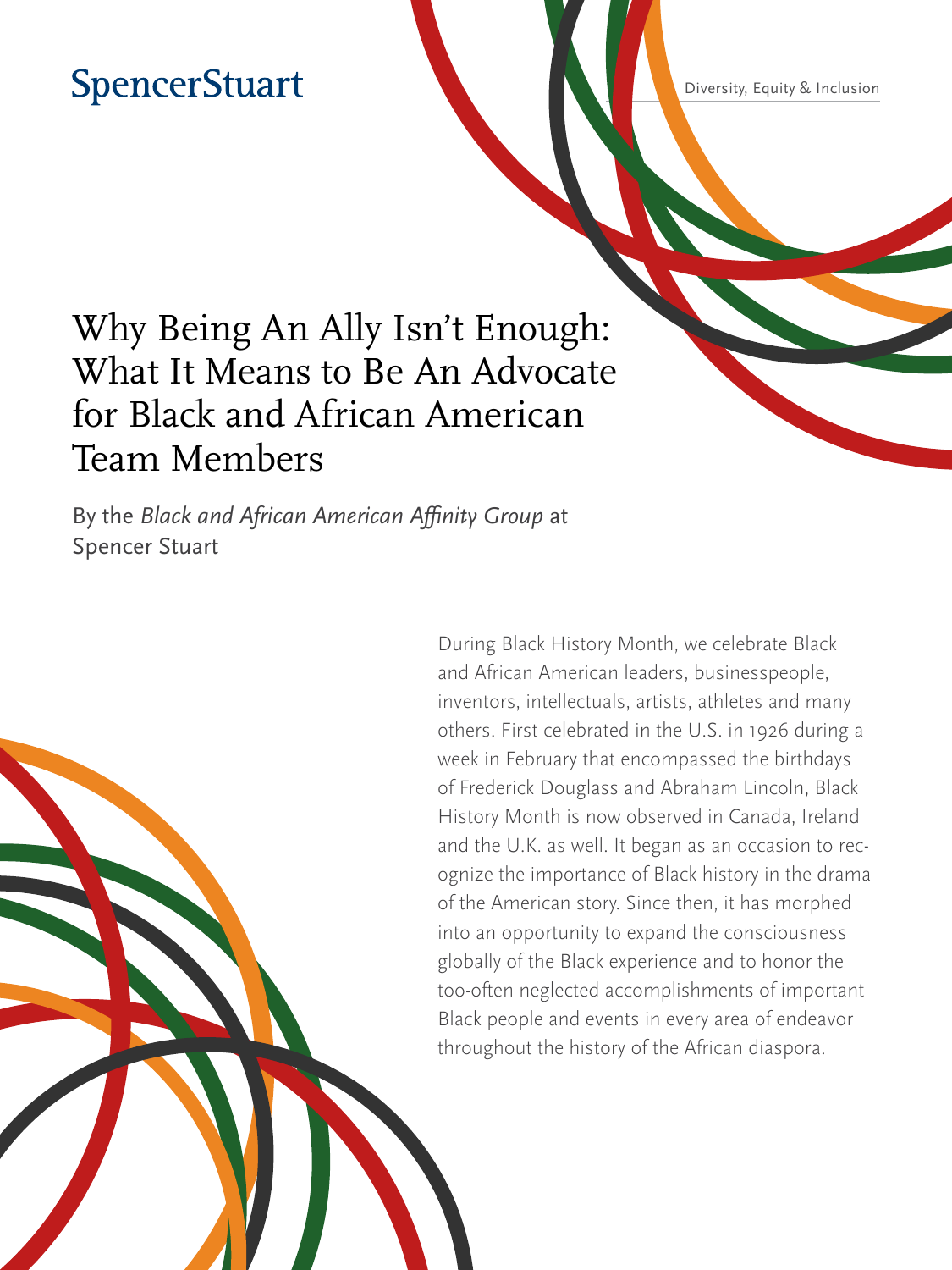Black History Month is also a time to reflect on the racial inequities that remain, including the slow progress made so far in increasing the racial diversity among senior business leaders. A 2020 Stanford University study looked at racial representation at Fortune 100 companies to better understand the pipeline for future CEOs and board members and found that only 3 percent of CEO roles — and 7 percent of positions likely to lead to CEO and board positions — were held by leaders from Black and African American communities, which make up nearly 14 percent of the U.S. population.<sup>1</sup> This, despite mounting evidence that diverse organizations are more likely to financially outperform their peers and excel in other critical areas, including innovation and employee retention.

We have seen growing demands among investors, employees and other stakeholders for progress on diversity, equity and inclusion. These allies in the push for greater racial equity and fuller inclusion are helping to keep the issue front and center for CEOs and boards.

Allyship can only go so far, however. To drive meaningful, long-term change and progress, more allies will need to become advocates. What's the difference? One of our affinity group members explains the difference like this: "An ally supports you by sitting in the audience, smiling and clapping during and after your performance. An advocate is the person who helps make the performance possible, introduces you on the stage and provides a strong review and testimonial afterwards."

### **What does it mean to be an advocate at work?**

In our view, advocates are distinguished by their actions in addition to their words. They are not merely supportive, passive observers. Advocates invest their time, reputation and resources. They provide honest give and take. "This is somebody who gets to know you, who can be a truth counselor to you, but, at the same time, is willing to step over that line and take a risk with you," one of our members explains. The relationships with advocates are trusted ones built on mutual respect and commitment, not charity. Unlike some mentoring relationships that may last only for the length of a job or formal commitment, many of these relationships last for years — sometimes, a lifetime.

**In our view, advocates are distinguished by their actions in addition to their words. They are not merely supportive, passive observers. Advocates invest their time, reputation and resources. They provide honest give and take.**

Larcker, D.F. and Tayan, B. April 2020. Diversity in the C-Suite: The dismal state of diversity among Fortune 100 senior executives. Stanford Closer Look Series.

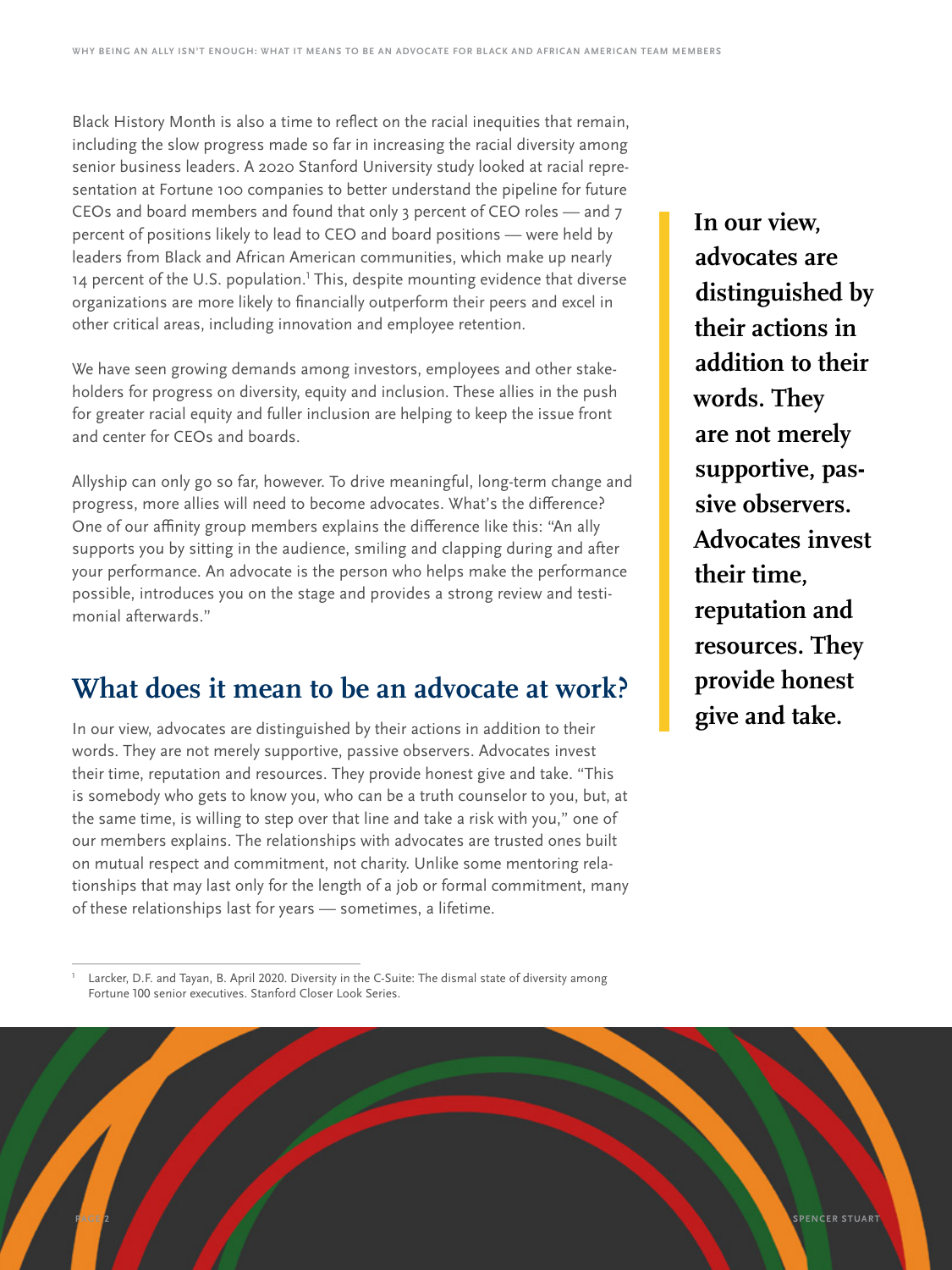Many of us have experienced workplace advocacy that opened doors to new opportunities, provided insight into how to effectively navigate a new environment or removed barriers to advancement. Here are some examples:

*"I confidentially shared my curiosity about a new role with a white colleague who was in a more senior position and, due to her role, had a better sense of what was out there. She asked if I'd be open to her doing some quiet exploring for me to figure out what opportunities may be emerging. She came back with a plan — she would suggest that I be looped into a project that would give me increased visibility and pertinent experience, so I'd have a better chance of being considered for the new opportunity. Ultimately, I got the new role."*

*"Without prompting, my new boss took me under her wing and explained the unwritten rules of the new world I was inhabiting. She openly shared cultural do's and don'ts, professional tips and tricks and so many life lessons that I still call upon today. She mentored, advocated for and sponsored me. While I would have added value in my role regardless (I'm that type of worker), she made it easy to feel invested in her vision and the organization's mission and I wanted to deliver nothing but great work."* 

*"I was interested in a position with a different group. While the work was like previous roles, it was a stretch opportunity, complicated by the fact that I was newly married, pregnant with our first child and about to buy a house. The group head of the unit asked me how I planned to manage so many significant life changes. I shared my plan. He poked holes, made suggestions and, as group head, ultimately placed me in the new role several months later. If he had been just an ally, he would have listened and made suggestions, but would not have made the move possible. He did that by advocating and sponsoring. It was hard asking for the role and for help as I saw many of my counterparts get 'tapped on the shoulder' for opportunities, something that wasn't happening for me. I didn't realize until then how important it was to have a sponsor and an advocate over and above having an ally or a mentor."*

*"One of the biggest differences I've seen between an ally and an advocate is that my advocate saw my potential and was willing to take the time to help me find direction. My advocate walked me through the process of expressing my interest in a new role and validated why I was deserving of a promotion. This advocate also encouraged me to reach out to others and cultivate relationships with other potential advocates with different experiences."* 

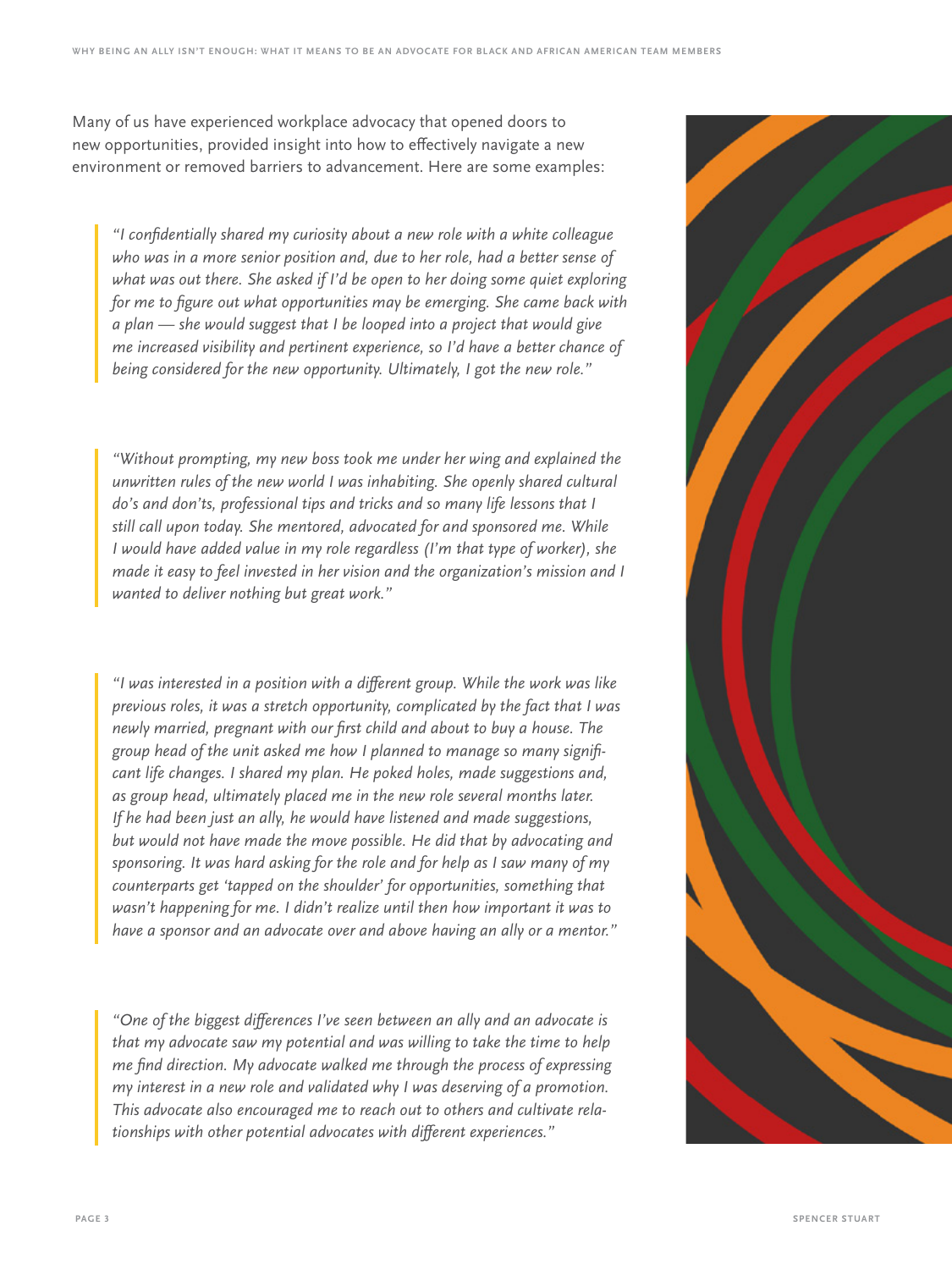### **How can leaders and coworkers move beyond allyship to advocacy for their Black and African American colleagues?**

#### **Here are three suggestions**

Here are<br>
Develop a gr<br>
team membe<br>
leagues face<br>
make a different<br>
understande<br>
things they v<br>
person or the<br>
members ex<br>
This requires<br>
African Ame<br>
actions enco<br>
questions su<br>
» Do I take **Develop a greater understanding of the experiences of Black and African American team members**. Learning about the specific issues and challenges your Black colleagues face enables you to recognize when your visible support and action could make a difference. "Leaders, team members and coworkers have to become better understanders to be advocates. It is easy to listen to someone complain about things they would like to change. However, if you do not understand where that person or those people are coming from, it will not resonate as deeply," one of our members explains.

This requires leaders and others to seek out the perspectives of their Black and African American colleagues and take them to heart. They can reflect on how their actions encourage or discourage connections with these colleagues by considering questions such as:

- » Do I take the negative effects of bias and systemic racism on Black people and other people of color seriously?
- » Do I consider who is "in the room" and who isn't for certain discussions and meetings?
- » How am I contributing to the sense of belonging and inclusion that Black people in my organization feel?
- » How do my leadership team and I speak about diversity, equity and inclusion, especially about issues surrounding race?
- » Have I been willing to address blind spots and uneven playing fields where I can?
- » Are my actions more reflective of an advocate or ally?
- » What will I do differently now?

**Build deeper relationships across a more diverse set of colleagues**. The most powerful advocacy-oriented relationships emerge organically and develop over time, often beginning when a leader sees potential in someone and invests time in getting to know him, her or them. In these relationships, advocates take a sincere interest in the other person's career, providing advice and direction and encouraging the exploration of opportunities that the individual might not think of on his, her or their own. Advocates are willing to put their brand on others' careers to open doors X What will I do differently now?<br> **Build deeper relationships across a more diverse set of colleagues**. The most<br>
powerful advocacy-oriented relationships emerge organically and develop over tit<br>
often beginning when a le

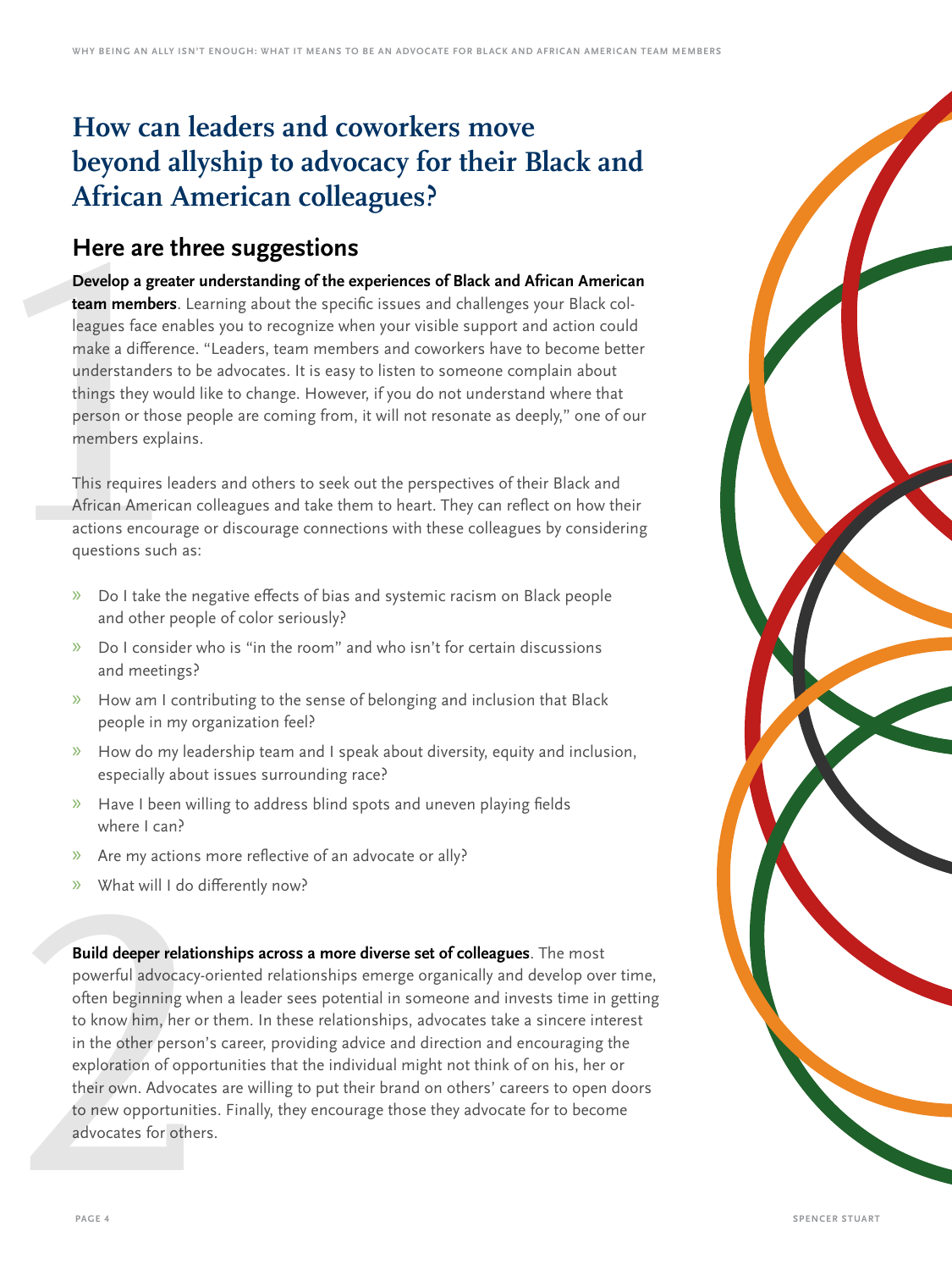**Become an agent of**<br>American colleague<br>about harmful lang<br>African American p<br>successes of collea<br>change agent by go<br>believe in," one of c<br>to a hiring manage<br>permission), makir<br>or department and<br>their development advocate **Become an agent of change in your organization**. Advocating for Black and African American colleagues can take many forms, including speaking up in the moment about harmful language or behavior that limits the opportunities for Black and African American people. It can also include proactively promoting the talents and successes of colleagues whose work might otherwise be overlooked. "You can be a change agent by going out of your way to showcase the talents of people who you believe in," one of our members advises. This might include reaching out directly to a hiring manager and suggesting a person for a new role (with his, her or their permission), making sure others are aware of a person's contributions to a project or department and bringing a person into a project that could enhance his, her or their development and visibility. One of our members describes it this way: "An advocate is someone who not only supports your self-driven goals and growth, but also leads that same push for you in their own spaces of influence."

> Accelerating progress when it comes to belonging, inclusion, impact, diversity, equity, access, agency and leadership — like any major organizational change that must be embedded — requires a holistic, systemic approach that addresses strategy, culture, processes and more. And yet, individual leaders and allies for the Black and African American community can play an important role in this space by becoming advocates. By embracing advocacy and building rich, interpersonal relationships with Black and African American team members and others from underrepresented, underestimated, underresourced and underserved groups, advocates help create more inclusive and high-performing organizations that benefit everyone. As one of our members explains, "Companies that are really successful are not successful just because they have an unbelievably talented CEO or top C-suite leadership. They're successful because they have advocates throughout that organization who can build confidence and build talent because they take the time to know people."



*This is the first in a series of articles about advocacy and allyship by the* Black and African American Affinity Group *at Spencer Stuart.*